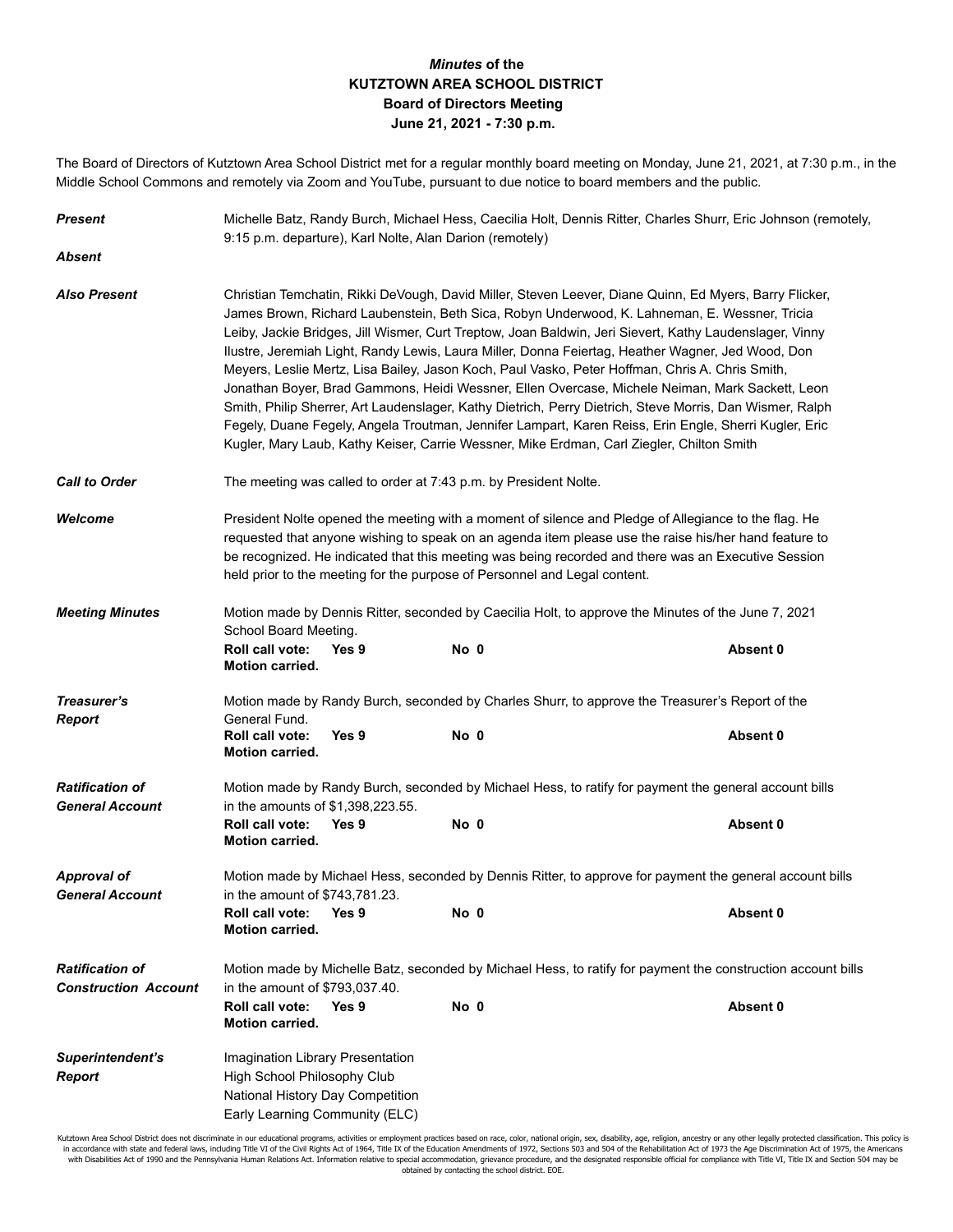| <b>Board Committee</b><br><b>Reports</b> | <b>PSBA</b>                                                                                                                                                                                                                    | Webinar on July 2, 2021 to review the state budget.                                                                                                                                                                                                                                                                                                                                                                                                                                                                  |  |  |  |  |
|------------------------------------------|--------------------------------------------------------------------------------------------------------------------------------------------------------------------------------------------------------------------------------|----------------------------------------------------------------------------------------------------------------------------------------------------------------------------------------------------------------------------------------------------------------------------------------------------------------------------------------------------------------------------------------------------------------------------------------------------------------------------------------------------------------------|--|--|--|--|
|                                          | <b>BCIU</b>                                                                                                                                                                                                                    | New elections and candidates seated until 2024. Health and Safety Plan for 2021-2022 was<br>reviewed and various agreements were approved.<br>Reviewed bids for welding technology program. Was presented information on the Senior<br>Recognition Ceremony.<br>Received an Ag update and reviewed policies for adoption.                                                                                                                                                                                            |  |  |  |  |
|                                          | <b>BCTC</b>                                                                                                                                                                                                                    |                                                                                                                                                                                                                                                                                                                                                                                                                                                                                                                      |  |  |  |  |
|                                          | P&C                                                                                                                                                                                                                            |                                                                                                                                                                                                                                                                                                                                                                                                                                                                                                                      |  |  |  |  |
|                                          | ECC&<br><b>Facilities</b>                                                                                                                                                                                                      | Received a spring sports wrap-up presentation. Reviewed sidewalk renovations, repairs<br>needed at the high school tennis courts, and music storage area renovations.                                                                                                                                                                                                                                                                                                                                                |  |  |  |  |
|                                          | <b>TCC</b>                                                                                                                                                                                                                     | No report.                                                                                                                                                                                                                                                                                                                                                                                                                                                                                                           |  |  |  |  |
| <b>Public Comment</b>                    | racism:                                                                                                                                                                                                                        | The following members of the public expressed their concern and disagreement with Policy 832 and Critical Race<br>Theory and racial equality being taught in KASD buildings especially at the elementary level, and how it is creating                                                                                                                                                                                                                                                                               |  |  |  |  |
|                                          | 1.                                                                                                                                                                                                                             | Mark Sackett                                                                                                                                                                                                                                                                                                                                                                                                                                                                                                         |  |  |  |  |
|                                          | Leon Smith<br>2.                                                                                                                                                                                                               |                                                                                                                                                                                                                                                                                                                                                                                                                                                                                                                      |  |  |  |  |
|                                          | 3.<br>Dan Wismer                                                                                                                                                                                                               |                                                                                                                                                                                                                                                                                                                                                                                                                                                                                                                      |  |  |  |  |
|                                          | <b>Tricia Leiby</b><br>4.                                                                                                                                                                                                      |                                                                                                                                                                                                                                                                                                                                                                                                                                                                                                                      |  |  |  |  |
|                                          |                                                                                                                                                                                                                                | Jackie Bridges<br>5.                                                                                                                                                                                                                                                                                                                                                                                                                                                                                                 |  |  |  |  |
|                                          | Joan Baldwin<br>6.<br>Jeri Sievert<br>7.                                                                                                                                                                                       |                                                                                                                                                                                                                                                                                                                                                                                                                                                                                                                      |  |  |  |  |
|                                          | Vinny Ilustre<br>8.                                                                                                                                                                                                            |                                                                                                                                                                                                                                                                                                                                                                                                                                                                                                                      |  |  |  |  |
|                                          | Jeremiah Light<br>9.                                                                                                                                                                                                           |                                                                                                                                                                                                                                                                                                                                                                                                                                                                                                                      |  |  |  |  |
|                                          | 10. Donna Feiertag                                                                                                                                                                                                             |                                                                                                                                                                                                                                                                                                                                                                                                                                                                                                                      |  |  |  |  |
|                                          | 11. Jed Wood                                                                                                                                                                                                                   |                                                                                                                                                                                                                                                                                                                                                                                                                                                                                                                      |  |  |  |  |
|                                          | 12. Heidi Wessner                                                                                                                                                                                                              |                                                                                                                                                                                                                                                                                                                                                                                                                                                                                                                      |  |  |  |  |
|                                          | The following members of the public expressed their support for the Equity Team and Policy 832:                                                                                                                                |                                                                                                                                                                                                                                                                                                                                                                                                                                                                                                                      |  |  |  |  |
|                                          | <b>Beth Sica</b><br>1.                                                                                                                                                                                                         |                                                                                                                                                                                                                                                                                                                                                                                                                                                                                                                      |  |  |  |  |
|                                          | 2.                                                                                                                                                                                                                             | Robyn Underwood                                                                                                                                                                                                                                                                                                                                                                                                                                                                                                      |  |  |  |  |
| Personnel                                | Motion made by Randy Burch, seconded by Michelle Batz, to approve the following personnel items:                                                                                                                               |                                                                                                                                                                                                                                                                                                                                                                                                                                                                                                                      |  |  |  |  |
|                                          | The approval of Hillary Heffner as Elementary Teacher at Kutztown Elementary School effective August 10,<br>2021, at a salary of \$63,573.00 per Master's Degree, Step 1, of the KATA/KASD collective bargaining<br>agreement. |                                                                                                                                                                                                                                                                                                                                                                                                                                                                                                                      |  |  |  |  |
|                                          | 2.                                                                                                                                                                                                                             | The approval of Hillary Heffner as a per diem teacher, effective June 8, 2021, as needed to participate in                                                                                                                                                                                                                                                                                                                                                                                                           |  |  |  |  |
|                                          |                                                                                                                                                                                                                                | professional development, at the curriculum rate of \$27.00 per hour.                                                                                                                                                                                                                                                                                                                                                                                                                                                |  |  |  |  |
|                                          | The approval of Alia Emery as Long Term Substitute Elementary Teacher at Greenwich Elementary School<br>3.                                                                                                                     |                                                                                                                                                                                                                                                                                                                                                                                                                                                                                                                      |  |  |  |  |
|                                          | effective August 10, 2021, at a salary of \$53,005.00 per Bachelor's Degree, Step 1, of the KATA/KASD                                                                                                                          |                                                                                                                                                                                                                                                                                                                                                                                                                                                                                                                      |  |  |  |  |
|                                          | collective bargaining agreement.<br>The approval of Alia Emery as a per diem teacher, effective June 8, 2021, as needed to participate in                                                                                      |                                                                                                                                                                                                                                                                                                                                                                                                                                                                                                                      |  |  |  |  |
|                                          | 4.                                                                                                                                                                                                                             |                                                                                                                                                                                                                                                                                                                                                                                                                                                                                                                      |  |  |  |  |
|                                          | professional development, at the curriculum rate of \$27.00 per hour.<br>The approval of Leanne Seidel as Long Term Substitute Elementary Teacher at Kutztown Elementary School<br>5.                                          |                                                                                                                                                                                                                                                                                                                                                                                                                                                                                                                      |  |  |  |  |
|                                          | effective August 10, 2021, at a salary of \$53,005.00 per Bachelor's Degree, Step 1, of the KATA/KASD                                                                                                                          |                                                                                                                                                                                                                                                                                                                                                                                                                                                                                                                      |  |  |  |  |
|                                          | collective bargaining agreement.                                                                                                                                                                                               |                                                                                                                                                                                                                                                                                                                                                                                                                                                                                                                      |  |  |  |  |
|                                          | The approval of Leanne Seidel as a per diem teacher, effective June 22, 2021, as needed to participate in<br>6.                                                                                                                |                                                                                                                                                                                                                                                                                                                                                                                                                                                                                                                      |  |  |  |  |
|                                          |                                                                                                                                                                                                                                | professional development, at the curriculum rate of \$27.00 per hour.                                                                                                                                                                                                                                                                                                                                                                                                                                                |  |  |  |  |
|                                          | 7.                                                                                                                                                                                                                             | The acceptance of the resignation of Logan Wengert, summer maintenance employee, effective June 9, 2021.                                                                                                                                                                                                                                                                                                                                                                                                             |  |  |  |  |
|                                          | 8.                                                                                                                                                                                                                             | The acceptance of the resignation of Aiden Koch, summer maintenance employee, effective June 16, 2021.                                                                                                                                                                                                                                                                                                                                                                                                               |  |  |  |  |
|                                          | 9.<br>The acceptance of the resignation of Molly Cook as Extended School Year staff, effective June 16, 2021.                                                                                                                  |                                                                                                                                                                                                                                                                                                                                                                                                                                                                                                                      |  |  |  |  |
|                                          | 10. The acceptance of the resignation of Manali Patel as Extended School Year paraprofessional, effective June                                                                                                                 |                                                                                                                                                                                                                                                                                                                                                                                                                                                                                                                      |  |  |  |  |
|                                          | 21, 2021.                                                                                                                                                                                                                      |                                                                                                                                                                                                                                                                                                                                                                                                                                                                                                                      |  |  |  |  |
|                                          |                                                                                                                                                                                                                                | Kutztown Area School District does not discriminate in our educational programs, activities or employment practices based on race, color, national origin, sex, disability, age, religion, ancestry or any other legally prote                                                                                                                                                                                                                                                                                       |  |  |  |  |
|                                          |                                                                                                                                                                                                                                | in accordance with state and federal laws, including Title VI of the Civil Rights Act of 1964, Title IX of the Education Amendments of 1972, Sections 503 and 504 of the Rehabilitation Act of 1973 the Age Discrimination Act<br>with Disabilities Act of 1990 and the Pennsylvania Human Relations Act. Information relative to special accommodation, grievance procedure, and the designated responsible official for compliance with Title VI, Title IX and<br>obtained by contacting the school district. EOE. |  |  |  |  |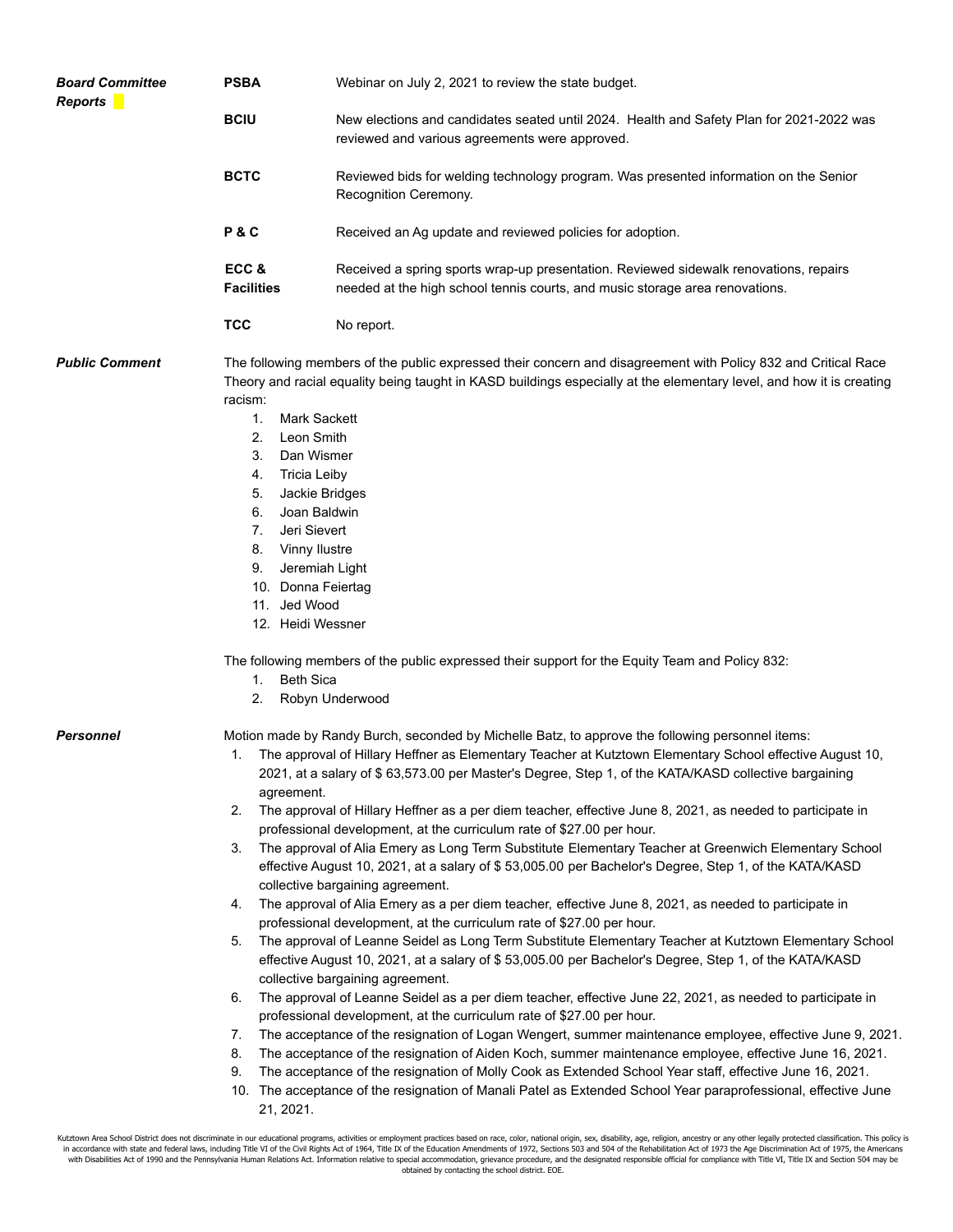- 11. The acceptance of the resignation of Lennon Neiman, summer technology employee, effective June 21, 2021.
- 12. It is the recommendation of the administration that the Board of School Directors approve the staffing for the 2021 summer programs:

| Theodore Werkheiser | High School Summer School Teacher      | \$27 per hour |
|---------------------|----------------------------------------|---------------|
| Leanne Seidel       | High School ESY Life Skills Staff      | \$27 per hour |
| Brian Huber         | <b>ESY Paraprofessional Substitute</b> | \$14 per hour |
|                     |                                        |               |

13. The approval of a transfer of Meredith Ache from a paid softball coach to a volunteer softball coaching position, retroactive to March 1, 2021.

14. The approval of Pierson Lang for 2021 summer maintenance help at a rate of \$11.00 per hour, effective June 22, 2021.

|                                         |                                                                                                                                                                                                                                                                                                                                                                                                                                                    |                    |                                                                                                     | 15. The approval of the following department leaders for the 2021-2022 school year: |                    |  |
|-----------------------------------------|----------------------------------------------------------------------------------------------------------------------------------------------------------------------------------------------------------------------------------------------------------------------------------------------------------------------------------------------------------------------------------------------------------------------------------------------------|--------------------|-----------------------------------------------------------------------------------------------------|-------------------------------------------------------------------------------------|--------------------|--|
|                                         | Brenda Boyer                                                                                                                                                                                                                                                                                                                                                                                                                                       |                    |                                                                                                     | Information/Technology Resources                                                    | \$2,000.00         |  |
|                                         |                                                                                                                                                                                                                                                                                                                                                                                                                                                    | Danielle Berger    | <b>Special Education</b>                                                                            |                                                                                     | \$2,000.00         |  |
|                                         | Kerri Schegan                                                                                                                                                                                                                                                                                                                                                                                                                                      |                    | Elementary (ELA)                                                                                    |                                                                                     | \$2,000.00         |  |
|                                         |                                                                                                                                                                                                                                                                                                                                                                                                                                                    | Alyssa Raifsnider  |                                                                                                     | Elementary (Science)                                                                | \$2,000.00         |  |
|                                         | Melissa Blatt                                                                                                                                                                                                                                                                                                                                                                                                                                      |                    |                                                                                                     | Elementary (Social Studies)                                                         | \$2,000.00         |  |
|                                         | Lori Arndt                                                                                                                                                                                                                                                                                                                                                                                                                                         |                    | Elementary (Math)                                                                                   |                                                                                     | \$2,000.00         |  |
|                                         | Kristin Haring                                                                                                                                                                                                                                                                                                                                                                                                                                     |                    | Secondary (ELA)                                                                                     |                                                                                     | \$2,000.00         |  |
|                                         | Sallie Sandler                                                                                                                                                                                                                                                                                                                                                                                                                                     |                    | Secondary (Math)                                                                                    |                                                                                     | \$2,000.00         |  |
|                                         | Lucas Bricker                                                                                                                                                                                                                                                                                                                                                                                                                                      |                    |                                                                                                     | Secondary (Science)                                                                 | \$2,000.00         |  |
|                                         | <b>Beth Patten</b>                                                                                                                                                                                                                                                                                                                                                                                                                                 |                    |                                                                                                     | Secondary (Social Studies)                                                          | \$2,000.00         |  |
|                                         |                                                                                                                                                                                                                                                                                                                                                                                                                                                    | Michenelle Groller | World Languages                                                                                     |                                                                                     | \$1,000.00         |  |
|                                         |                                                                                                                                                                                                                                                                                                                                                                                                                                                    |                    |                                                                                                     | Personnel is Approved Pending Receipt of All Mandated Credentials.                  |                    |  |
|                                         | Roll call vote:                                                                                                                                                                                                                                                                                                                                                                                                                                    | Yes 8              | No 0                                                                                                |                                                                                     | Absent 1 (Johnson) |  |
|                                         | <b>Motion carried.</b>                                                                                                                                                                                                                                                                                                                                                                                                                             |                    |                                                                                                     |                                                                                     |                    |  |
| <b>Final Budget Adoption</b>            | Motion made by Randy Burch, seconded by Charles Shurr, to adopt a Final Budget for the 2021-2022 school<br>year with revenues of \$34,318,109 and expenditures of \$34,684,320 supported by Real Estate Tax of 29.9543<br>mils; Per Capita Tax, Sec. 679 (\$5.00); Per Capita Tax, Act 511 (\$5.00); Local Services Tax (\$5.00); Earned<br>Income Tax (0.5%); Real Estate Transfer Tax (0.5%); and Amusement Tax (5%).<br>Roll call vote:<br>No 0 |                    |                                                                                                     |                                                                                     |                    |  |
|                                         | Motion carried.                                                                                                                                                                                                                                                                                                                                                                                                                                    | Yes 8              |                                                                                                     |                                                                                     | Absent 1 (Johnson) |  |
|                                         |                                                                                                                                                                                                                                                                                                                                                                                                                                                    |                    |                                                                                                     |                                                                                     |                    |  |
| <b>Policy Maintenance</b>               | Motion made by Dennis Ritter, seconded by Al Darion, to approve the following;<br>1. Second reading and adoption:<br>Policy 113.2 - Behavioral Support<br>a.                                                                                                                                                                                                                                                                                       |                    |                                                                                                     |                                                                                     |                    |  |
|                                         | Roll call vote:                                                                                                                                                                                                                                                                                                                                                                                                                                    | Yes 8              | No 0                                                                                                |                                                                                     | Absent 1 (Johnson) |  |
|                                         | Motion carried.                                                                                                                                                                                                                                                                                                                                                                                                                                    |                    |                                                                                                     |                                                                                     |                    |  |
|                                         | 1. First reading:<br>b.                                                                                                                                                                                                                                                                                                                                                                                                                            |                    | a. Policy 004.1 - Student Representative<br>Policy 113.1 - Discipline of Students with Disabilities | Motion made by Dennis Ritter, seconded by Charles Shurr, to approve the following;  |                    |  |
|                                         | Roll call vote:<br><b>Motion carried.</b>                                                                                                                                                                                                                                                                                                                                                                                                          | Yes 8              | No 0                                                                                                |                                                                                     | Absent 1 (Johnson) |  |
|                                         |                                                                                                                                                                                                                                                                                                                                                                                                                                                    |                    |                                                                                                     |                                                                                     |                    |  |
|                                         | Suspension of Policy 832 Motion made by Michelle Batz, seconded by Dennis Ritter, to approve the continued suspension of Policy 832 -<br><b>Educational Equity.</b>                                                                                                                                                                                                                                                                                |                    |                                                                                                     |                                                                                     |                    |  |
|                                         | Roll call vote:<br><b>Motion carried.</b>                                                                                                                                                                                                                                                                                                                                                                                                          | Yes 5              | No 3 (Burch, Darion, Holt)                                                                          |                                                                                     | Absent 1 (Johnson) |  |
| <b>Employment</b><br><b>Commitments</b> | Motion made by Randy Burch, seconded by Caecilia Holtt, to approve the Superintendent to make<br>employment commitments to qualified professional applicants for the purpose of filling vacancies that occur after                                                                                                                                                                                                                                 |                    |                                                                                                     |                                                                                     |                    |  |
|                                         | the June 21, 2021 Board meeting with action to be ratified by the Board of Directors at the next official meeting.                                                                                                                                                                                                                                                                                                                                 |                    |                                                                                                     |                                                                                     |                    |  |
|                                         | Roll call vote:<br>Motion carried.                                                                                                                                                                                                                                                                                                                                                                                                                 | Yes 8              | No 0                                                                                                |                                                                                     | Absent 1 (Johnson) |  |

Kutztown Area School District does not discriminate in our educational programs, activities or employment practices based on race, color, national origin, sex, disability, age, religion, ancestry or any other legally prote obtained by contacting the school district. EOE.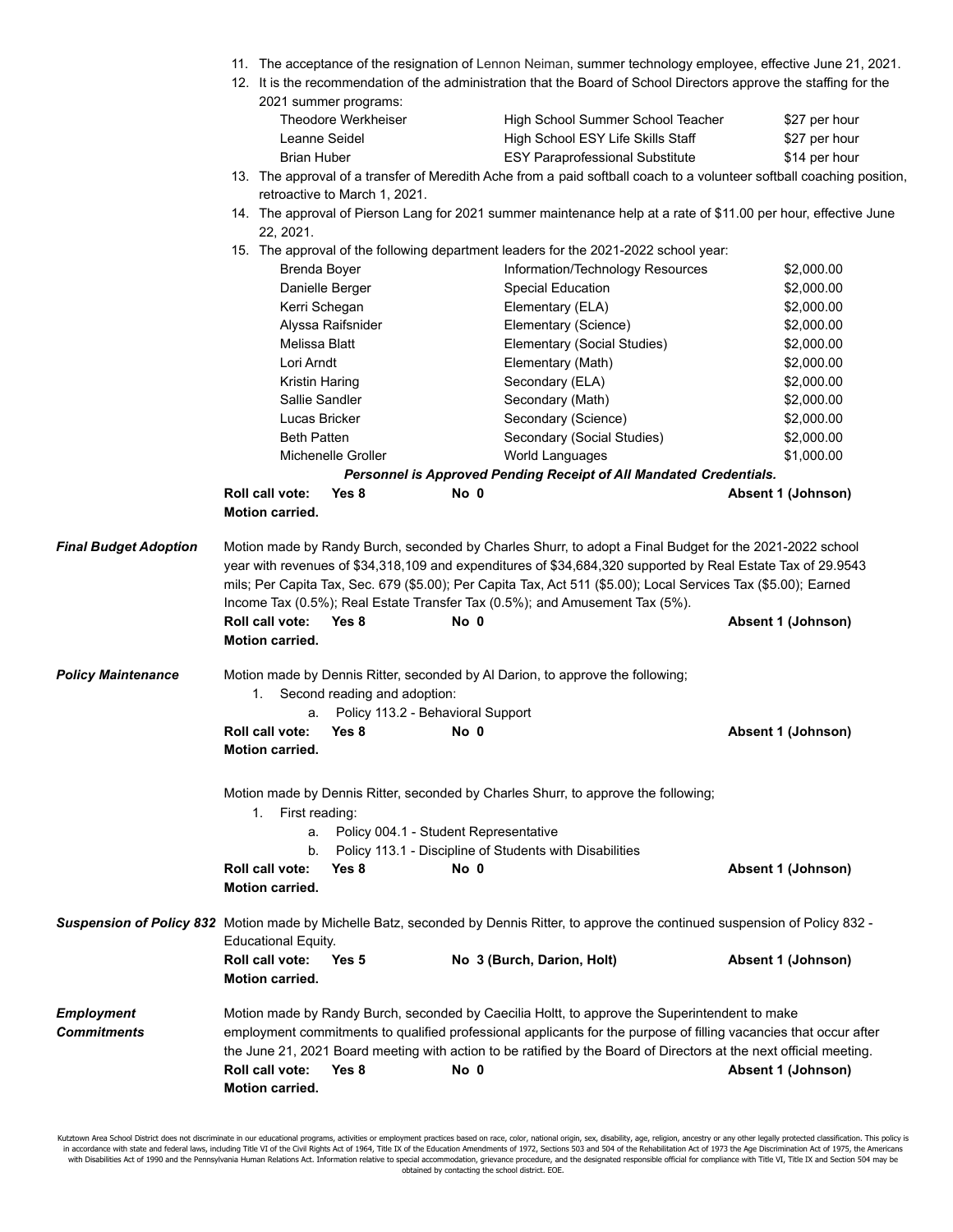| <b>Act 93 Compensation</b><br><b>Commitments</b>   | Motion made by Caecilia Holt, seconded by Randy Burch, to approve the Administration and Act 93 salary<br>compensation for the 2021-2022 school year, which includes an increase not to exceed 4%.                                                                                                                                                                                             |                                                             |      |                                                                                                                                                                                                                                 |                                                                                                                 |  |
|----------------------------------------------------|------------------------------------------------------------------------------------------------------------------------------------------------------------------------------------------------------------------------------------------------------------------------------------------------------------------------------------------------------------------------------------------------|-------------------------------------------------------------|------|---------------------------------------------------------------------------------------------------------------------------------------------------------------------------------------------------------------------------------|-----------------------------------------------------------------------------------------------------------------|--|
|                                                    | Roll call vote:<br><b>Motion carried.</b>                                                                                                                                                                                                                                                                                                                                                      | Yes 8                                                       | No 0 |                                                                                                                                                                                                                                 | Absent 1 (Johnson)                                                                                              |  |
| <b>Support Staff</b><br><b>Compensation</b>        | $3.5%$ .                                                                                                                                                                                                                                                                                                                                                                                       |                                                             |      | Motion made by Michelle Batz, seconded by Caecilia Holtt, to approve the support staff salary increases for the<br>2021-2022 school year which includes salary increases, the average across all support staff is not to exceed |                                                                                                                 |  |
|                                                    | Roll call vote:<br>Motion carried.                                                                                                                                                                                                                                                                                                                                                             | Yes 7                                                       | No 0 | NA 1 (Nolte)                                                                                                                                                                                                                    | Absent 1 (Johnson)                                                                                              |  |
| <b>Behavioral Specialist</b><br><b>Commitments</b> | Motion made by Michelle Batz, seconded by Caecilia Holt, to approve the the agreement to pay 50% of the<br>compensation for a Behavioral Interventionist for the 2021-2022 and 2022-2021 school years to Brandywine<br>Heights School District at a rate consistent with the Brandywine Heights School District Collective Bargaining<br>Agreement. The cost will be paid with ESSR III funds. |                                                             |      |                                                                                                                                                                                                                                 |                                                                                                                 |  |
|                                                    | Roll call vote:<br>Motion carried.                                                                                                                                                                                                                                                                                                                                                             | Yes 8                                                       | No 0 |                                                                                                                                                                                                                                 | Absent 1 (Johnson)                                                                                              |  |
| <b>Health/Safety Plan</b>                          | Health and Safety Plan.                                                                                                                                                                                                                                                                                                                                                                        |                                                             |      | Motion made by Michael Hess, seconded by Charles, to approve the updated Kutztown Area School District                                                                                                                          |                                                                                                                 |  |
|                                                    | Roll call vote:<br><b>Motion carried.</b>                                                                                                                                                                                                                                                                                                                                                      | Yes 8                                                       | No 0 |                                                                                                                                                                                                                                 | Absent 1 (Johnson)                                                                                              |  |
| <b>Math 180</b>                                    | Motion made by Dennis Ritter, seconded by Randy Burch, to approve Math Solutions Online Coaching<br>Membership for MATH 180 with Houghton Mifflin Harcourt at a cost of \$4,200                                                                                                                                                                                                                |                                                             |      |                                                                                                                                                                                                                                 |                                                                                                                 |  |
|                                                    | Roll call vote:<br><b>Motion carried.</b>                                                                                                                                                                                                                                                                                                                                                      | Yes 8                                                       | No 0 |                                                                                                                                                                                                                                 | Absent 1 (Johnson)                                                                                              |  |
| Achieve 300<br><b>Commitments</b>                  |                                                                                                                                                                                                                                                                                                                                                                                                | and it's Actively Learn ELA Plan at a total cost of \$1,730 |      | Motion made by Caecilia Holt, seconded by Randy Burch, to approve the annual contract with Achieve3000                                                                                                                          |                                                                                                                 |  |
|                                                    | Roll call vote:<br><b>Motion carried.</b>                                                                                                                                                                                                                                                                                                                                                      | Yes 8                                                       | No 0 |                                                                                                                                                                                                                                 | Absent 1 (Johnson)                                                                                              |  |
| <b>Crowdstrike</b>                                 | cost of \$12,007.55.                                                                                                                                                                                                                                                                                                                                                                           |                                                             |      |                                                                                                                                                                                                                                 | Motion made by Randy Burch, seconded by Michelle Batz, to approve Crowdstrike as a cyber security program, at a |  |
|                                                    | Roll call vote:<br><b>Motion carried.</b>                                                                                                                                                                                                                                                                                                                                                      | Yes 8                                                       | No 0 |                                                                                                                                                                                                                                 | Absent 1 (Johnson)                                                                                              |  |
| Google Workplace                                   | Motion made by Randy Burch, seconded by Michelle Batz, to approve Google Workplace for Education Plus as a<br>Google domain management system at a cost of \$7,250.00.                                                                                                                                                                                                                         |                                                             |      |                                                                                                                                                                                                                                 |                                                                                                                 |  |
|                                                    | Roll call vote:<br><b>Motion carried.</b>                                                                                                                                                                                                                                                                                                                                                      | Yes 8                                                       | No 0 |                                                                                                                                                                                                                                 | Absent 1 (Johnson)                                                                                              |  |
| <b>Always Safe Sidewalks</b>                       | Motion made by Caecilia Holt, seconded by Randy Burch, to approve the agreement with Always Safe Sidewalks to<br>repair sidewalks at a cost of \$7,855.00.                                                                                                                                                                                                                                     |                                                             |      |                                                                                                                                                                                                                                 |                                                                                                                 |  |
|                                                    | Roll call vote:<br>Motion carried.                                                                                                                                                                                                                                                                                                                                                             | Yes 8                                                       | No 0 |                                                                                                                                                                                                                                 | Absent 1 (Johnson)                                                                                              |  |
| <b>SOS Agreement</b>                               | Services Group, Inc. (SOS).                                                                                                                                                                                                                                                                                                                                                                    |                                                             |      | Motion made by Michelle Batz, seconded by Ceacilia Holt, to approve the agreement with School Operations                                                                                                                        |                                                                                                                 |  |
|                                                    | Roll call vote:<br><b>Motion carried.</b>                                                                                                                                                                                                                                                                                                                                                      | Yes 8                                                       | No 0 |                                                                                                                                                                                                                                 | Absent 1 (Johnson)                                                                                              |  |
| <b>Donation</b>                                    | Motion made by Randy Burch, seconded by Charles Shurr, to approve a donation of \$250 to Kutztown Fire Company<br>in appreciation of their donation of time and equipment to the Kutztown Area School District.                                                                                                                                                                                |                                                             |      |                                                                                                                                                                                                                                 |                                                                                                                 |  |
|                                                    | Roll call vote:<br>Motion carried.                                                                                                                                                                                                                                                                                                                                                             | Yes 8                                                       | No 0 |                                                                                                                                                                                                                                 | Absent 1 (Johnson)                                                                                              |  |

Kutztown Area School District does not discriminate in our educational programs, activities or employment practices based on race, color, national origin, sex, disability, age, religion, ancestry or any other legally prote